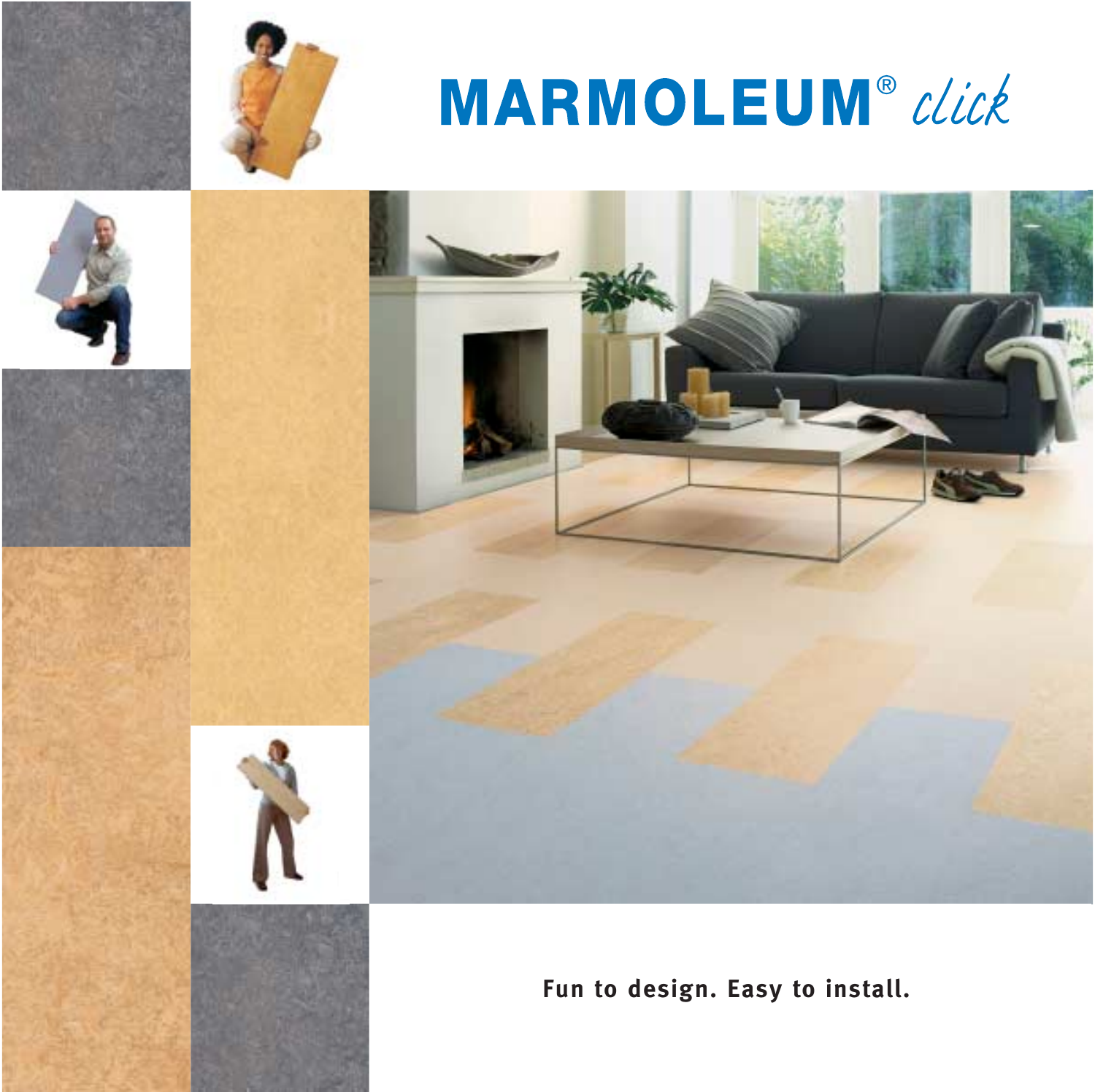**Marmoleum click is an ecologically produced, natural linoleum on HDF with a cork layer, that comes in 91 x 30 cm panels or 30 x 30 cm squares.**

**Its unique construction with the patented click system, combined with a broad colour palette, give you a naturally cosy flooring with maximum design freedom.**

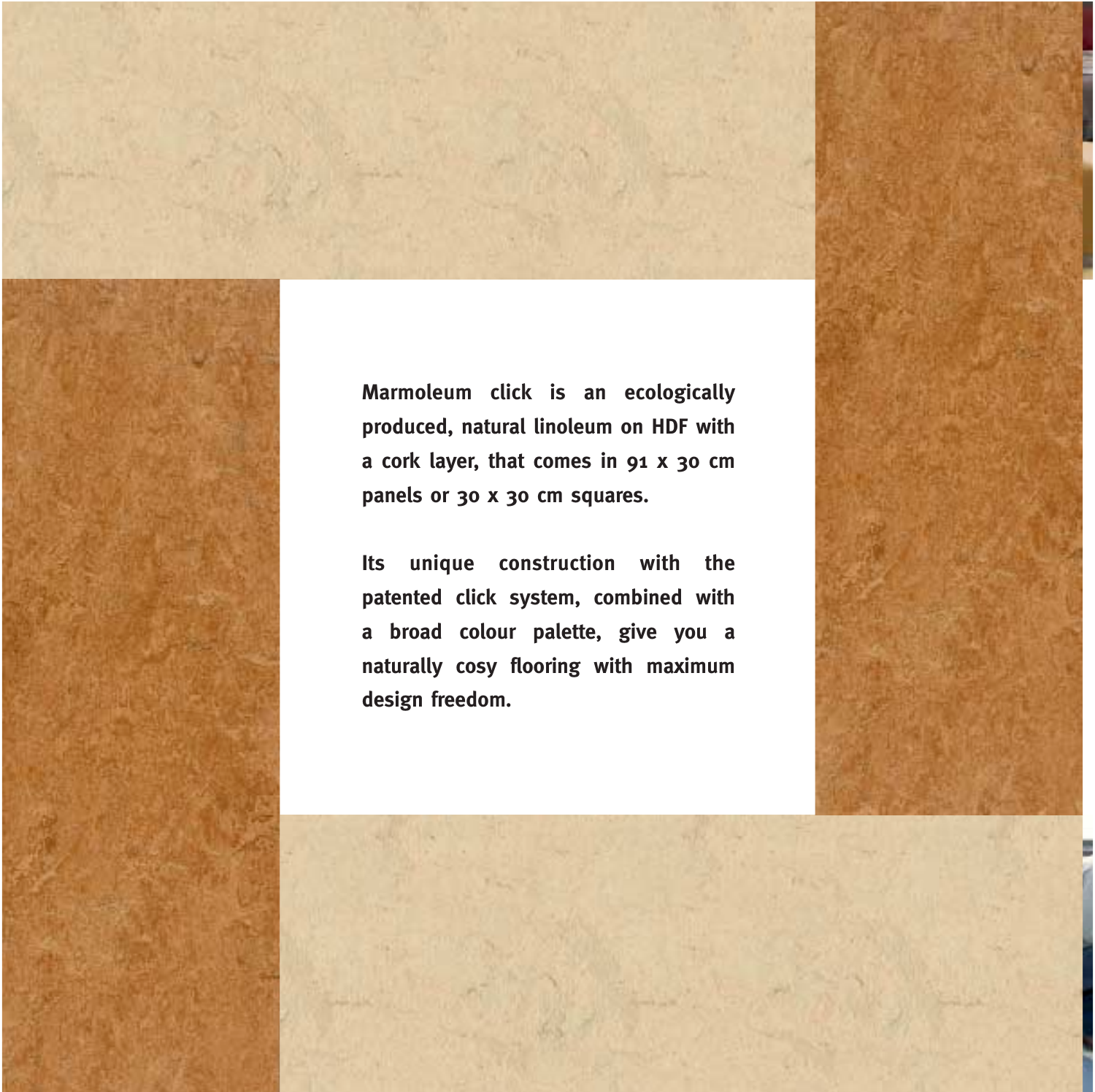

# **Feel free with Marmoleum click**



A natural, stylish floor that is easy installed and maintained. Flooring that also gives you the freedom to design your own patterns – with a system that lets you create your own atmosphere. **Enjoy the feeling of having it your own way. That's Marmoleum click.**

Marmoleum click is a high-quality product and the ideal flooring for most rooms in the house, from the hallway, kitchen and children's rooms, where traffic is likely to be heaviest, to the living room, study or bedroom. The only places it's not suitable for are 'wet' rooms like the bathroom or sauna.





This brochure is a Forbo Linoleum B.V. production. **Concept and design**: A Fact Effectieve Communicatie **Photography**: Alexander van Berge **Styling**: Marianne van Heusden, **Lithography**: PrePress Center, Assendelft **Printing**: Hollandia Equipage BV **Projectmanagement**: Marion Panhuijzen (Forbo Linoleum B.V.) and Patty Lausberg (Commedia)

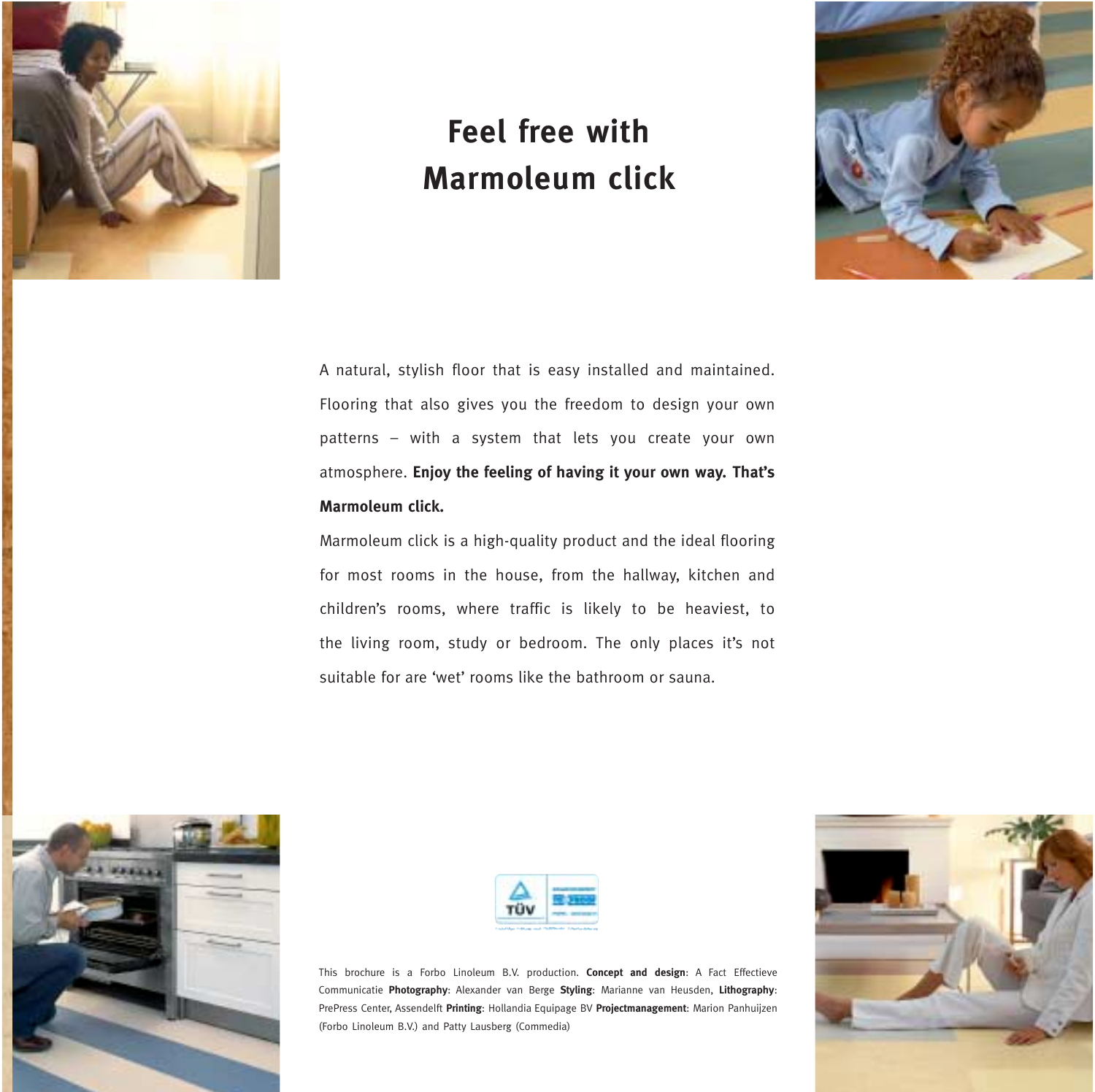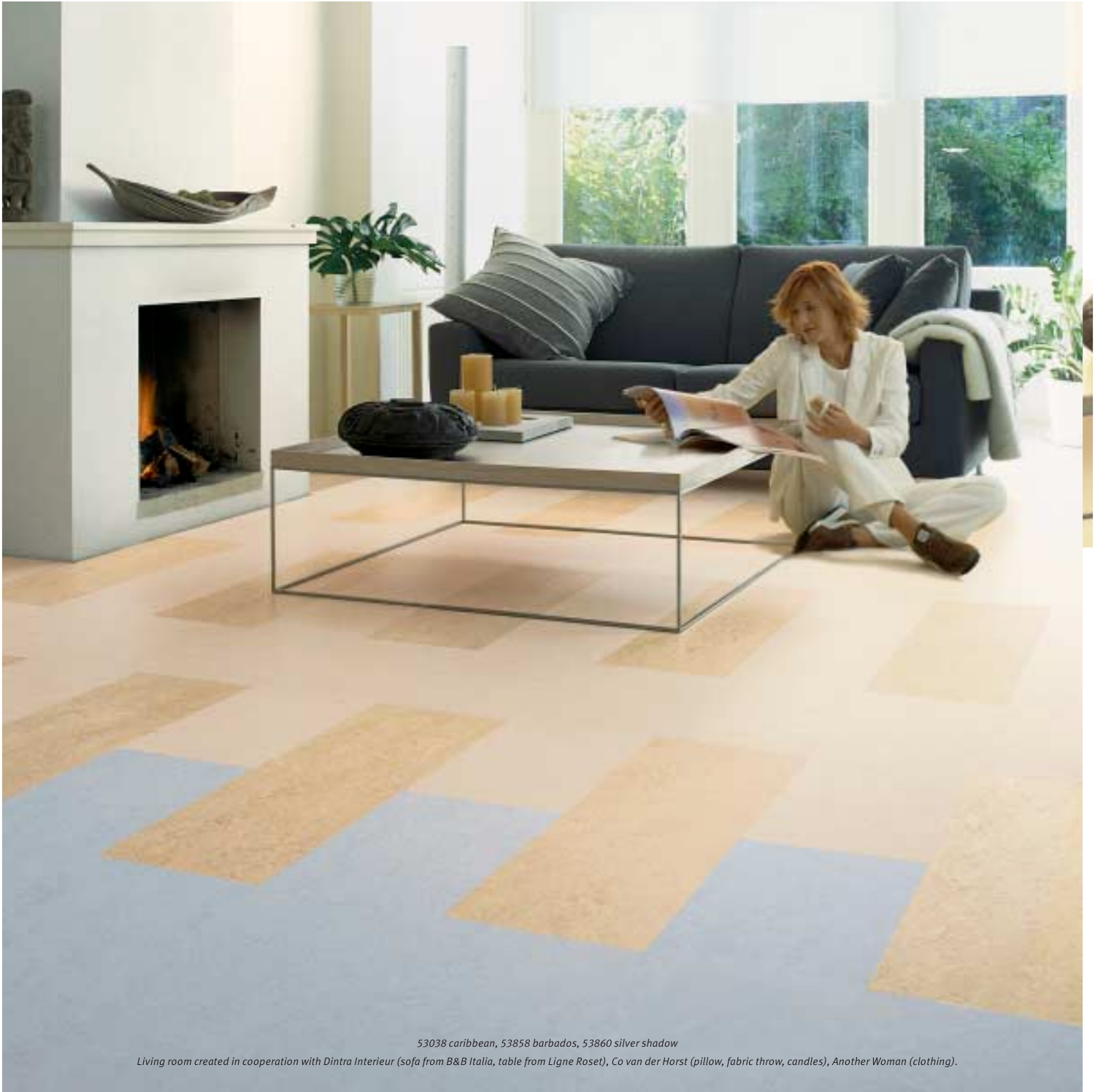



# **As you like it**

Give your house a distinctive personality. Create exactly the ambience you want, simply by choosing your own flooring pattern in the colours you like. Marmoleum click offers you the freedom to create a unique floor to suit the mood of each space. Your choice can influence the feeling of light and space, the atmosphere and mood you want to enhance. Marmoleum is all about expressing yourself, allowing your home to reflect your individuality.

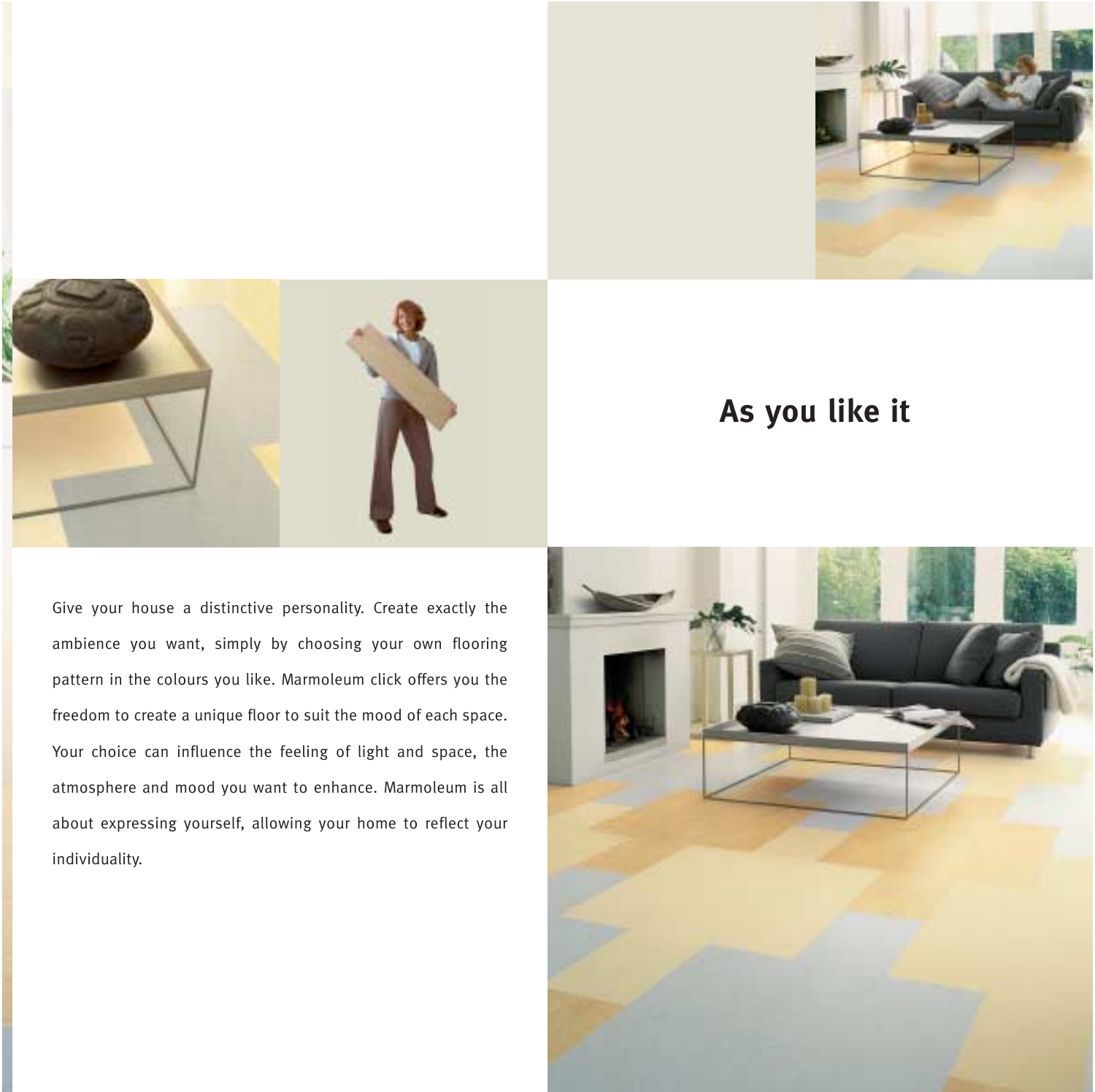*53855 virgin blue, 53856 whispering blue, 63858 barbados Kitchen in cooperation with Pol's Potten (glasses).*

 $000000$ 

 $12 - 1$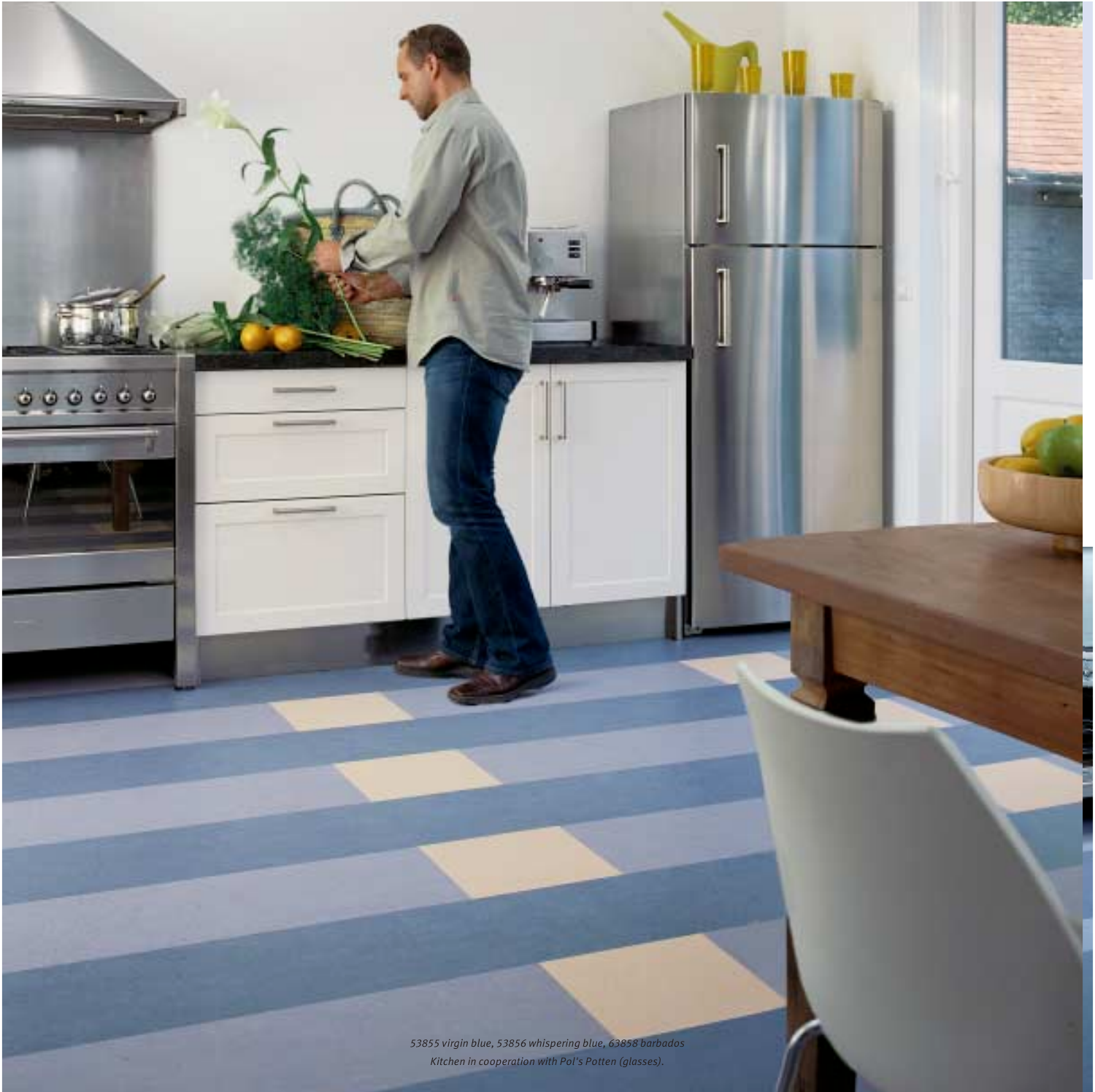

## **A hundred and one options**

Combinations of colours and patterns decide the effect. Use quiet shades for a neutral, functional background or experiment with daring splashes of colour. Brighten up your home with cheerful hues or use clear, refreshing colours for a soothing atmosphere. Use light tones to make your room look bigger or make awkward spaces cosy with a selection of warm colours.





A smooth Marmoleum floor in your single favourite colour is always beautiful. But since the flexible mix-and-match system lets you juggle colours easily, why not be creative with different shades or patterns possible with Marmoleum click, squares and other accessories?

Marmoleum is a natural product, so all the colours have been inspired by the richness of nature. Deep Verdi Green, soft yellow Caribbean and warm African Sand, for example. Of course, Marmoleum click also looks well in combination with other materials, like stone or wood.

Once you have decided on colour and atmosphere, you can unleash your creativity to design your own floor. Don't forget to make a sketch based on the actual size of your room, and remember to take the width of the material into account, too.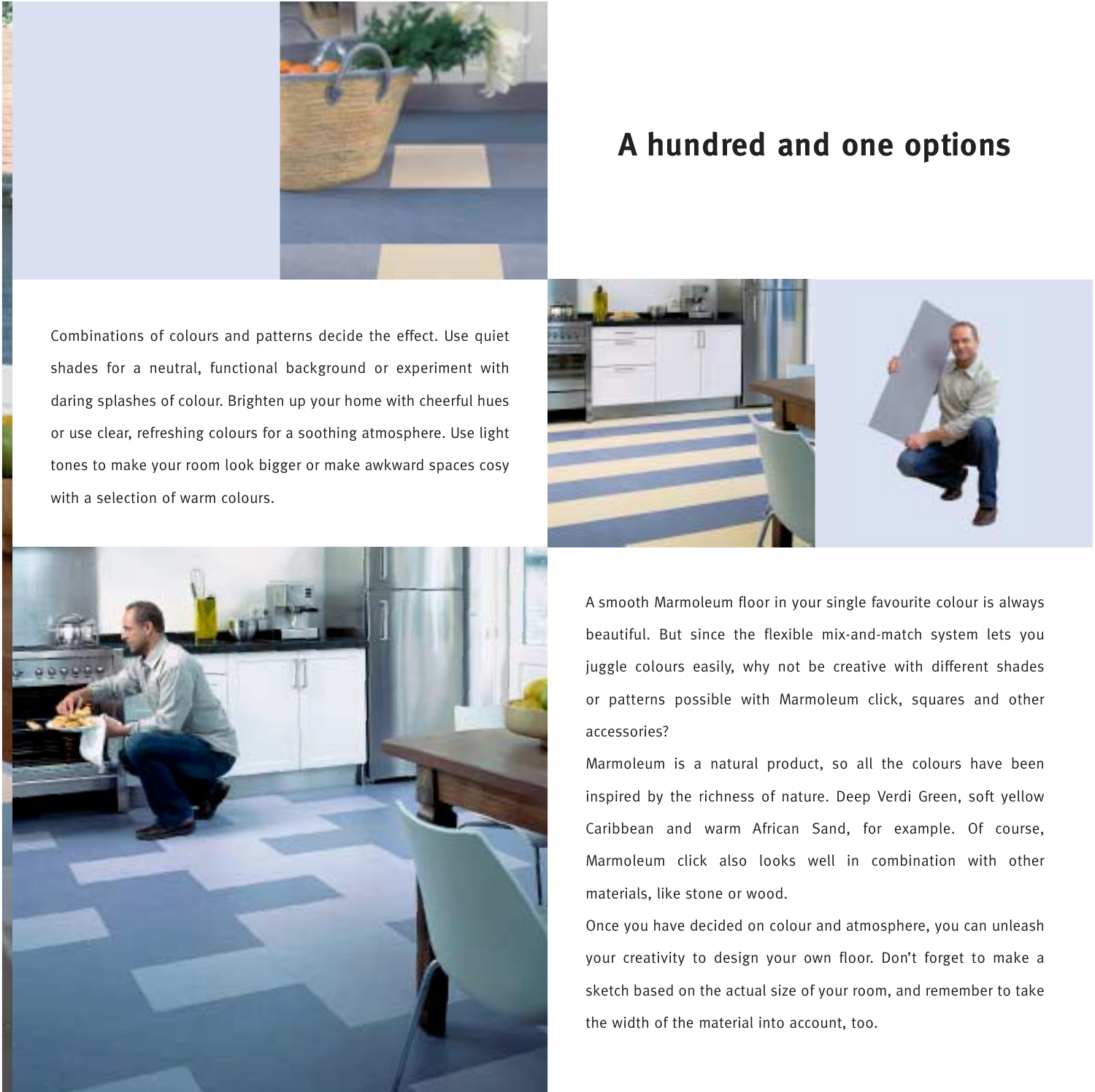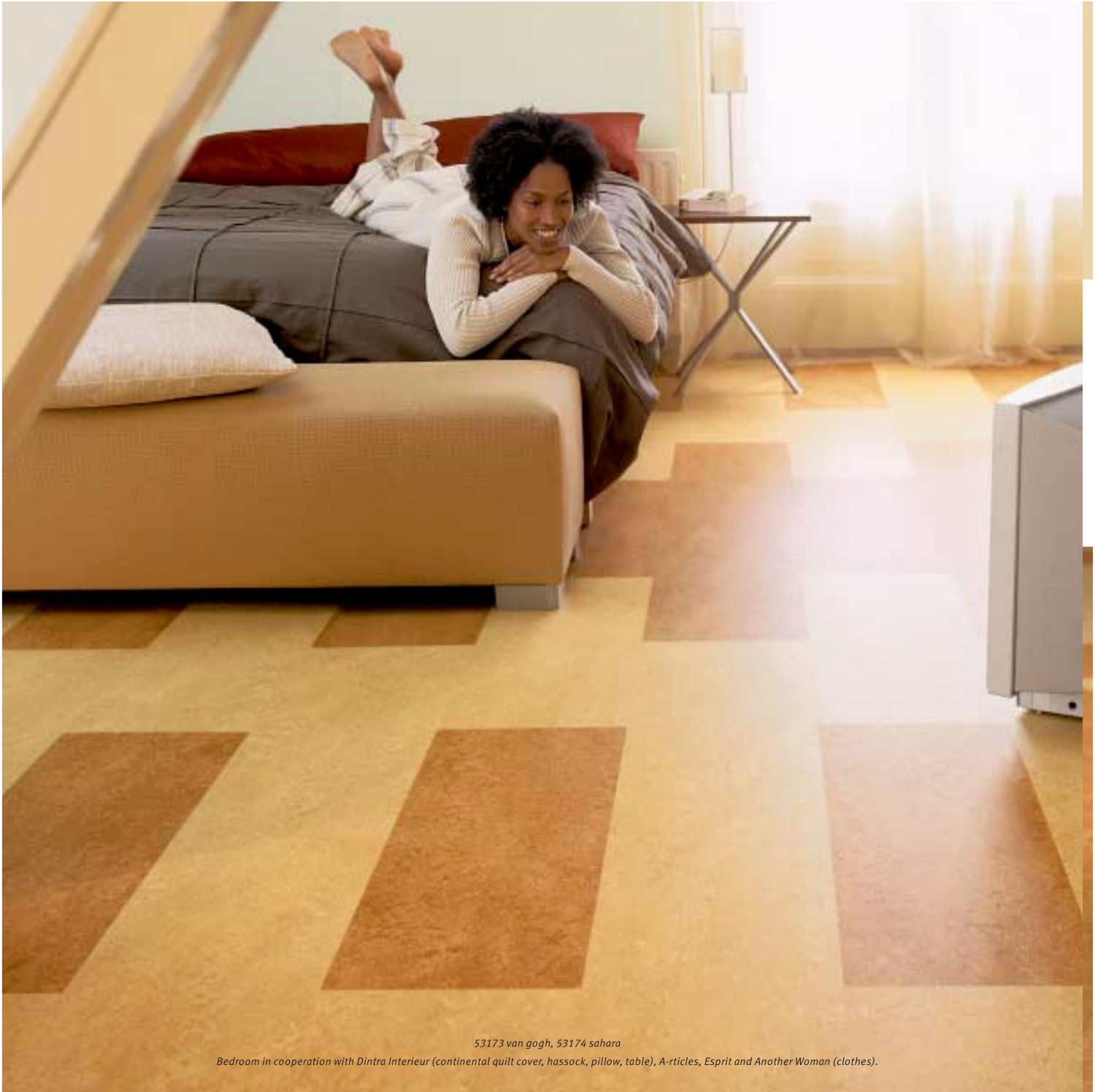# **Easy to install**

Your Marmoleum click floor is easily installed. The flooring slots together with a simple 'In & Out' system that allows you to simply 'click' the panels into place. Marmoleum click panels are nice and wide, so a good smooth floor is quickly finished. And no glue is required, so the floor can be walked on immediately after installation.





To complete your floor, a series of skirting finishes and profiles are available. Marmoleum is extremely durable and suitable for use in most rooms of the house. And should your floor get damaged, you can easily replace individual panels, so it will look as good as new again.

Marmoleum click can be installed on almost every type of floor. Only if the floor or underlay is very uneven (differences of 2 mm or more) you will need to even it out before installing your Marmoleum click. Of course, you can also choose to have the floor installed by your Marmoleum click retailer.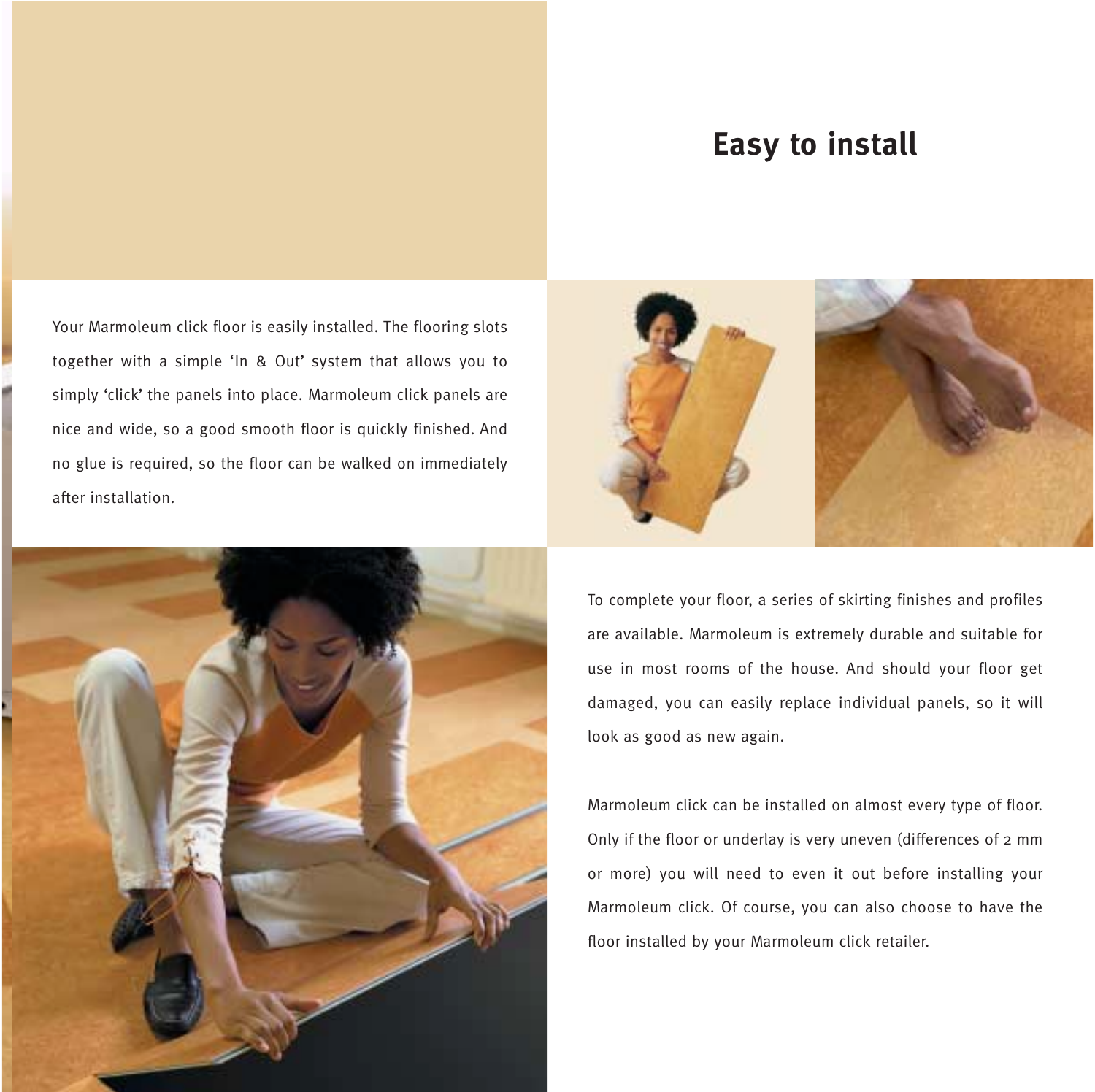*53139 lava, 53861 arabian pearl*

Î.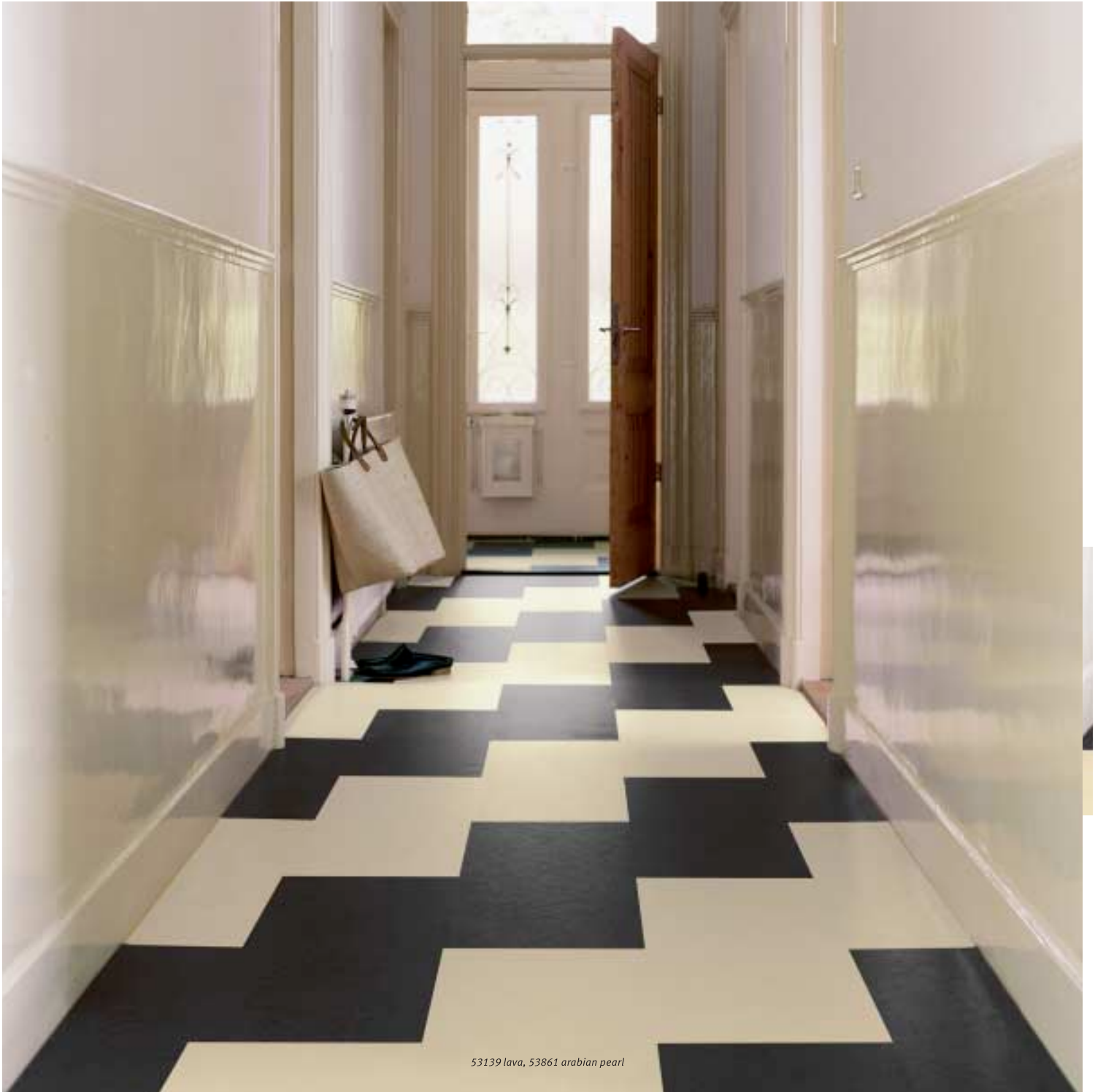#### **Back to Nature**

Marmoleum click has a top layer of linoleum made from predominantly harvestable, natural raw materials, ecologically produced. The main ingredient is natural linseed oil, which is mixed with rosin, limestone, and pigments. Compressed onto a jute fabric under high pressure, the result is an extremely durable and natural flooring.

#### **'Drying room yellowing'**

Don't be surprised if the colour looks different at home, when Marmoleum click is first delivered. It may have a yellowish film that wasn't visible in the shop when you selected it. This is due to the drying room film: a layer of oxidised linseed oil, which forms on the Marmoleum in the final phase of the production process.





### **Naturally. It's Marmoleum.**

Don't worry – it will quickly disappear (usually within 24 hours) as soon as your floor is exposed to (day)light.

Please note, since linoleum is made from natural raw materials, slight colour and structural differences are possible between production batches, samples and the delivered goods.

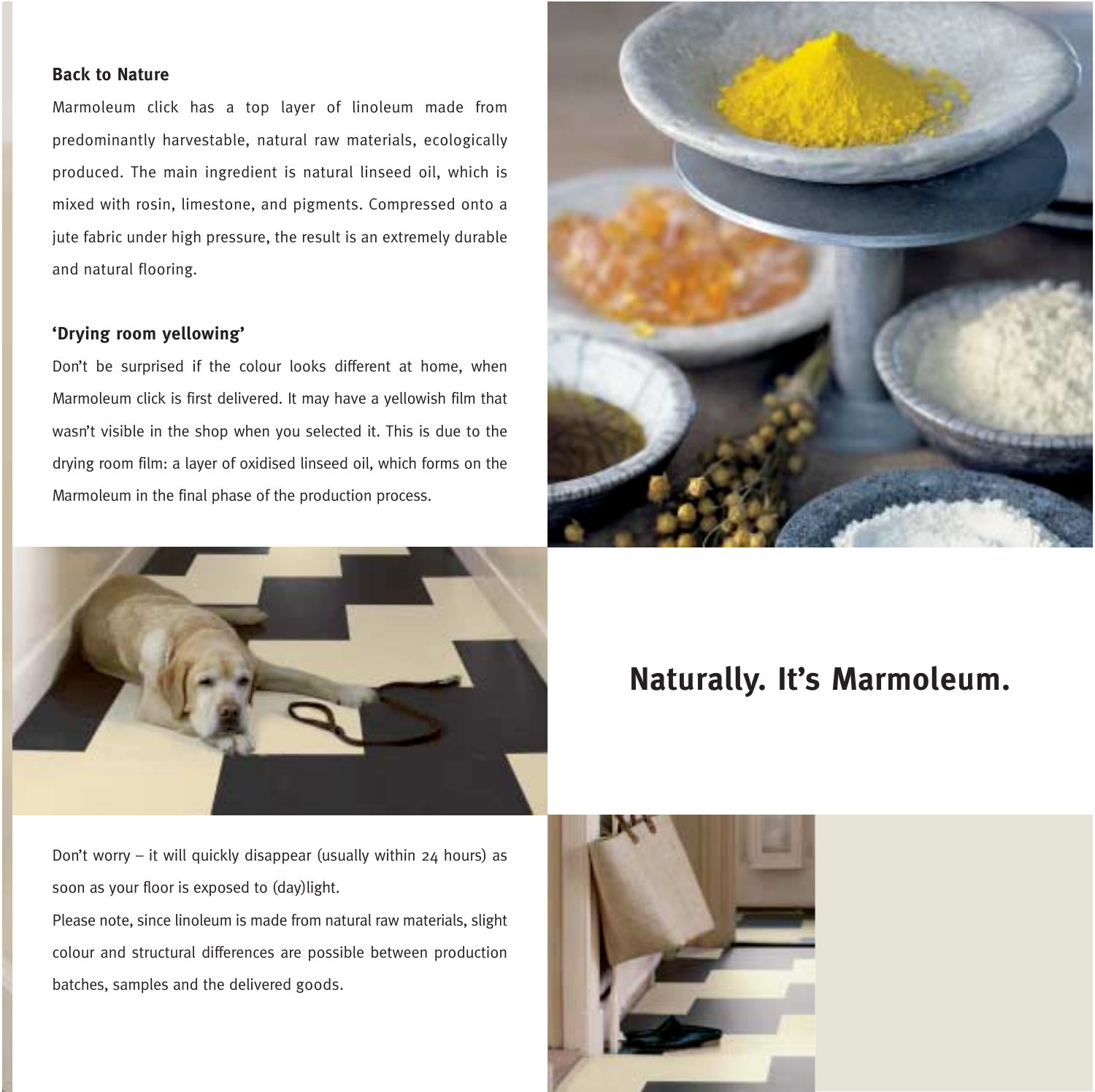*53825 african desert, 53827 verdi green, 53846 natural corn, 53856 whispering blue In cooperation with Pol's Potten (glasses).*

XXX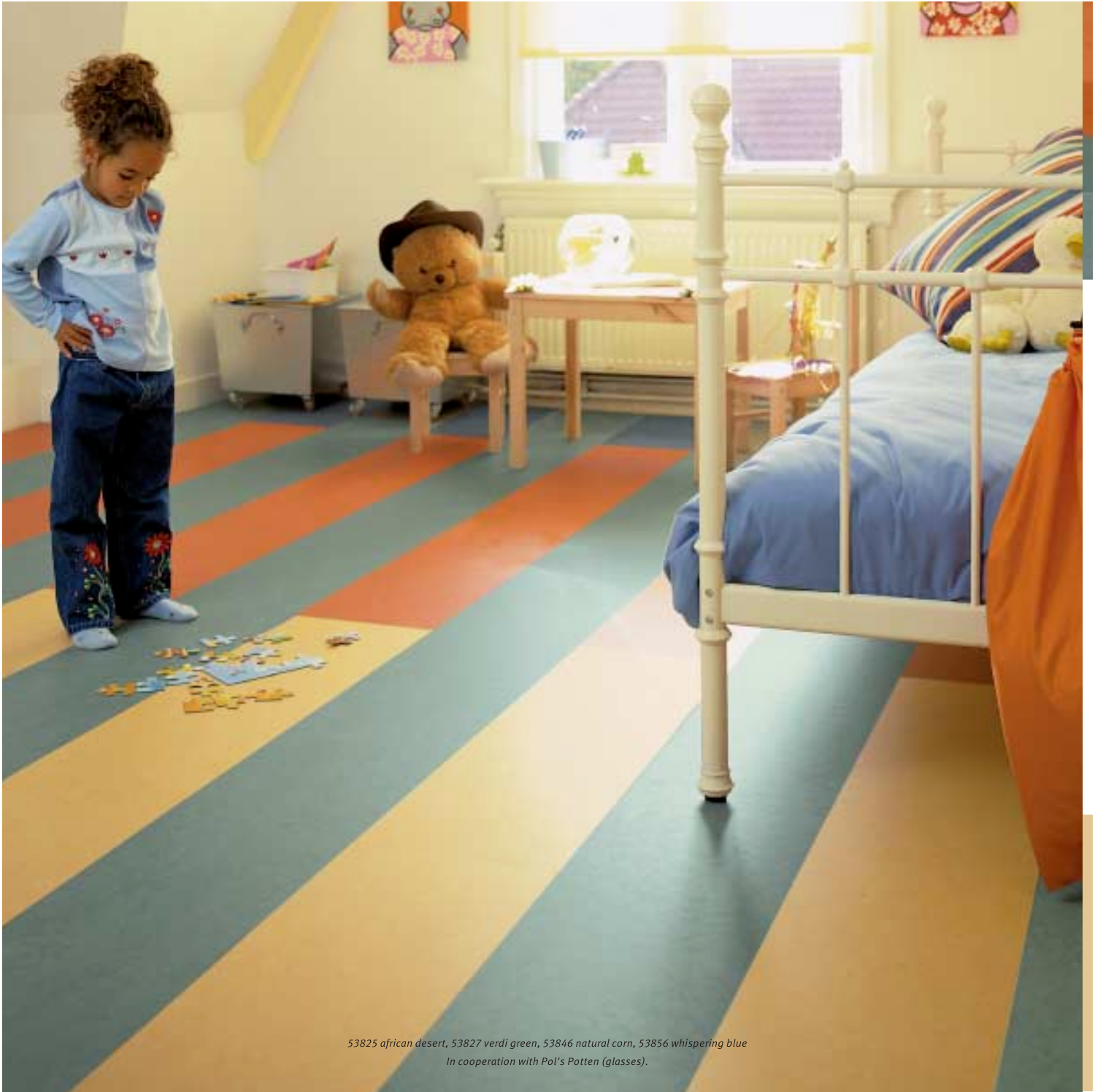

# **Practical & Durable**

#### **Easy cleaning**

Marmoleum is durable and colour-fast. Keep it dirt-free with a dry dust wiper and remove spots with a neutral cleaner and damp cloth. For best results, use Marmoleum floor-care products: Marmoleum cleaner and Marmoleum polish.

#### **Health & hygiene**

Marmoleum click makes life easier for people with asthmatic allergies and other respiratory disorders. It is easy to keep dust-free. And lab tests show that Marmoleum is also anti-static and bacteriostatic, so micro-organisms don't stand a chance. Use Marmoleum click for a healthy, hygienic home.





#### **Warmth & peace**

Because Marmoleum is a natural product like wood, it makes your house snug and warm. It reaches room temperature quickly and can even be used with under-floor heating\*.

\* Do note, however, that the flooring construction will limit heat transfer.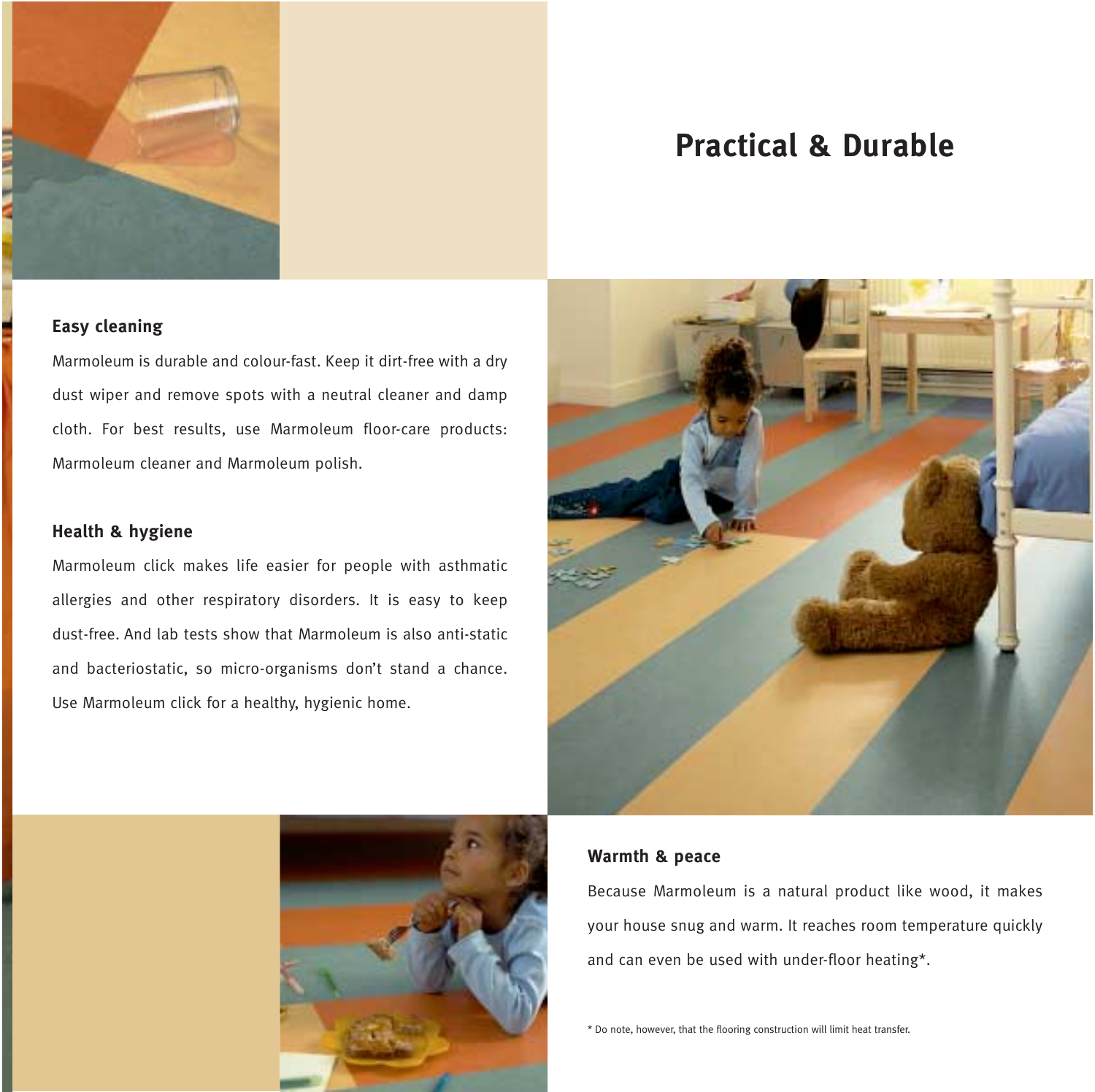

# **Same place, different face**

It is largely your choice of colours and pattern that determines the atmosphere you create. Warm orange and brown hues will make your house cosy and warm, while bluish and green tones will give you fresh and clear space. To make the very best of all the possibilities offered by Marmoleum click, we recommend that you bear the following practical tips in mind. But when all's said and done, there are no rules when it comes to personal preferences!

*53174 sahara, 63825 african desert, 53858 barbados In cooperation with Dintra Interieur (sofa by Living Divani), Claudie Jongstra (natural coloured pillows).*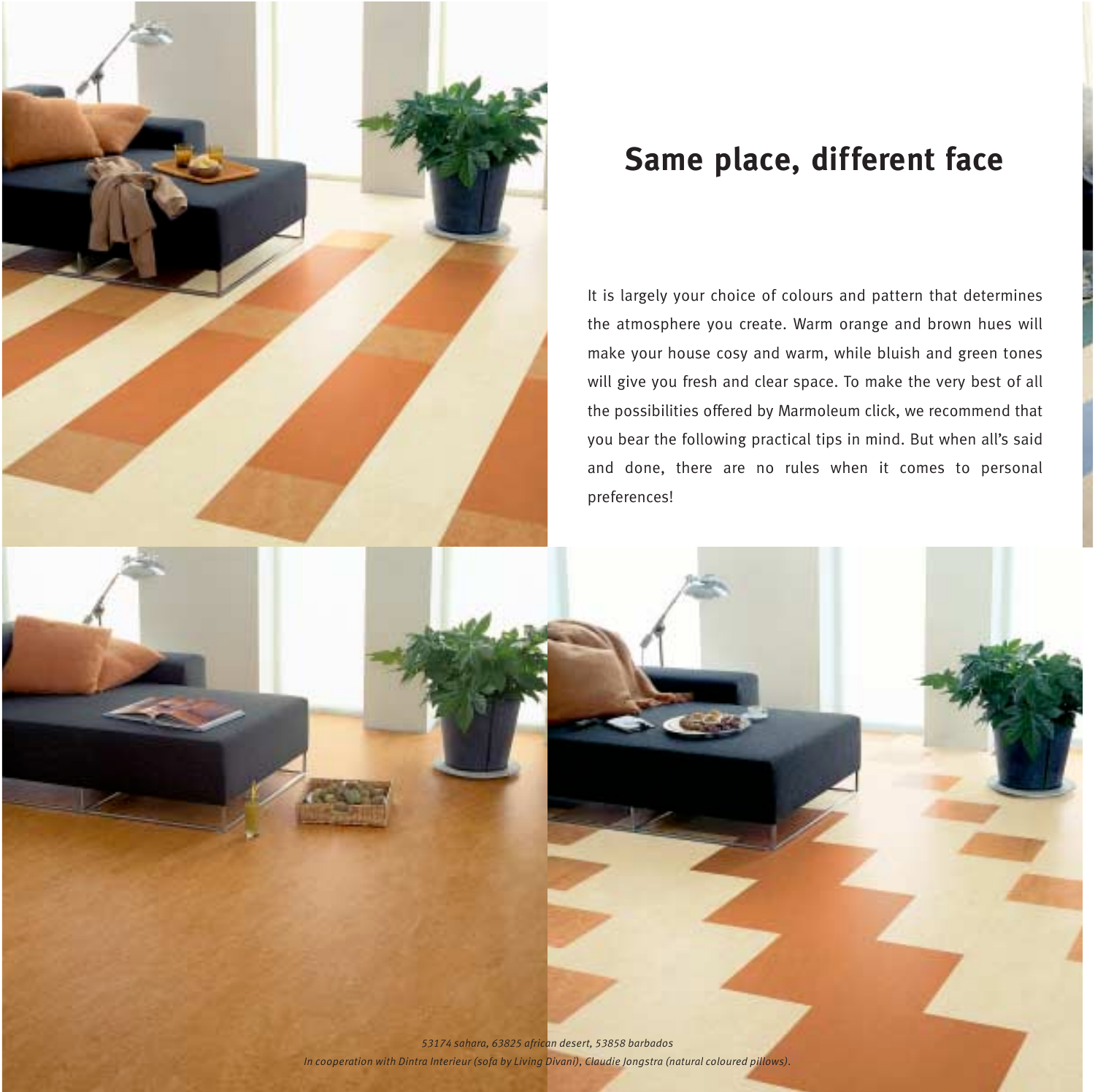

#### **Room size and shape**

A dark colour or busy pattern may not suit a small or long, narrow room, because this can make the room look even smaller. However, stripes or diagonal patterns can create optical effects that completely transform a room.

#### **Function**

**SERVICE ST** 

A living room or bedroom often lends itself to darker, warmer colours, whereas a clean, crisp environment may be more appropriate for a kitchen.

#### **Furniture**

The more furniture there is in a room, the smaller the floor area that is visible, so a simpler pattern is often the best choice. However, amazing effects can be achieved by a well chosen pattern.

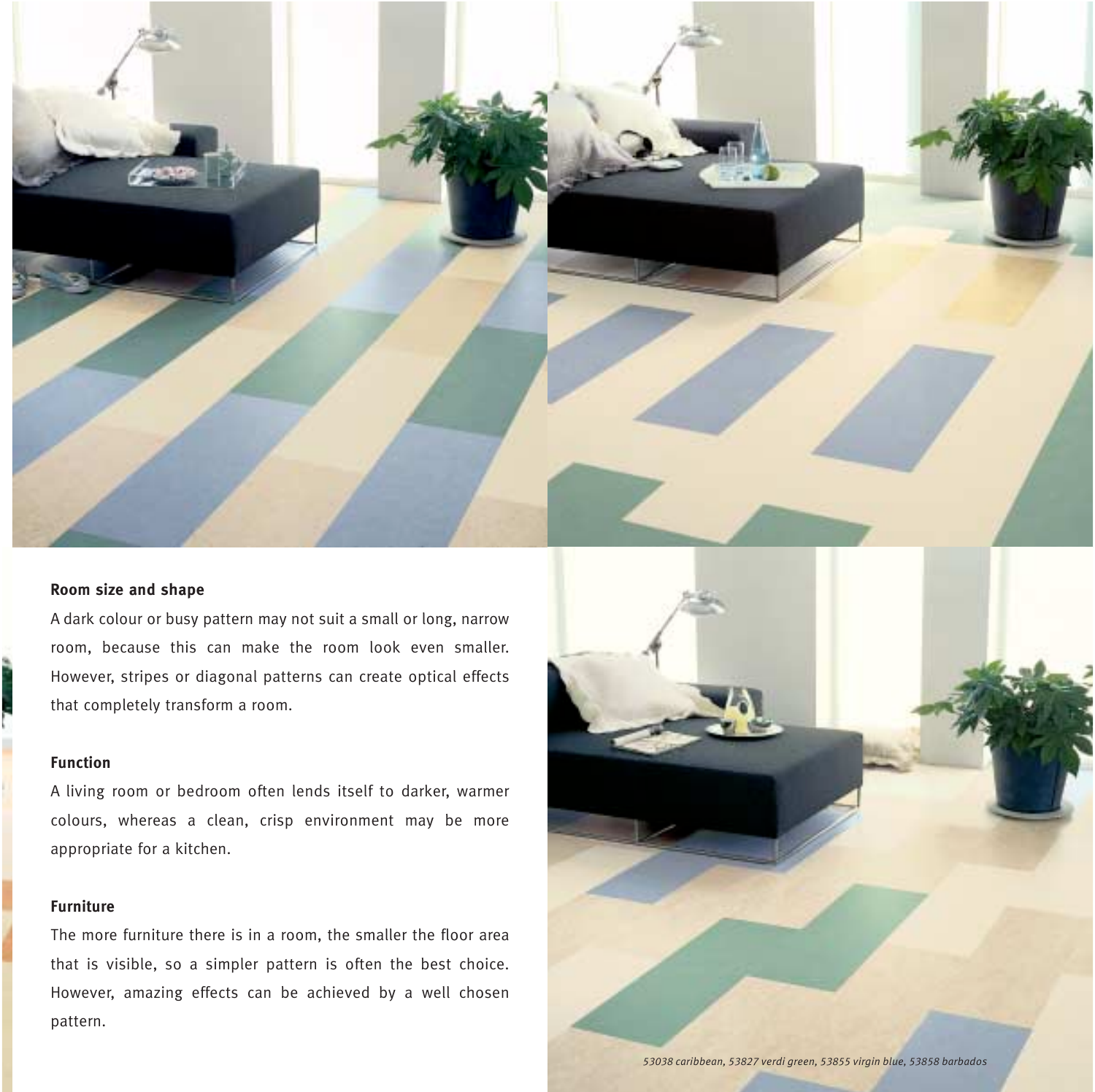# **At your service**

To ensure straightforward installation, a perfect finish and a floor that is easy to clean, Forbo Flooring offers the following service articles.



#### **Installation aids**

**Wedges Fitting Wedges Tension iron**

#### **Skirting finishes**

To cover the all-round expansion joints, Marmoleum click skirting boards can be fitted. Skirting boards in 22/50 mm are available in 4 different colours (beach, maple, oak and ash grey) and contain a Marmoleum inlay strip in any of the colours from this collection.

The skirting is installed with a concealed clip fitting, and enables invisible cable installation.

#### **Jointing profile**

An expansion joint has to be provided if the surface to be covered is longer or wider than 8 meters. This is covered with a jointing profile. The same applies in the area of doors, connecting passageways and polygonal-shaped rooms. In general, adjacent rooms must be separated by a jointing profile.

#### **Transition profile**

Use the transition profile to adjust to adjacent, lower lying areas or floor coverings.

#### **End profile**

The end profile is ideal for clean finishes of the flooring in front of higher, adjacent sills, tiles or other raised floors.



**Cleaning and maintenance**  Marmoleum floor care - specially designed for Marmoleum - will keep your floor in perfect condition for many years:

- **Marmoleum cleaner** for effective and simple cleaning.
- **Marmoleum polish** to maintain and restore the protective finish.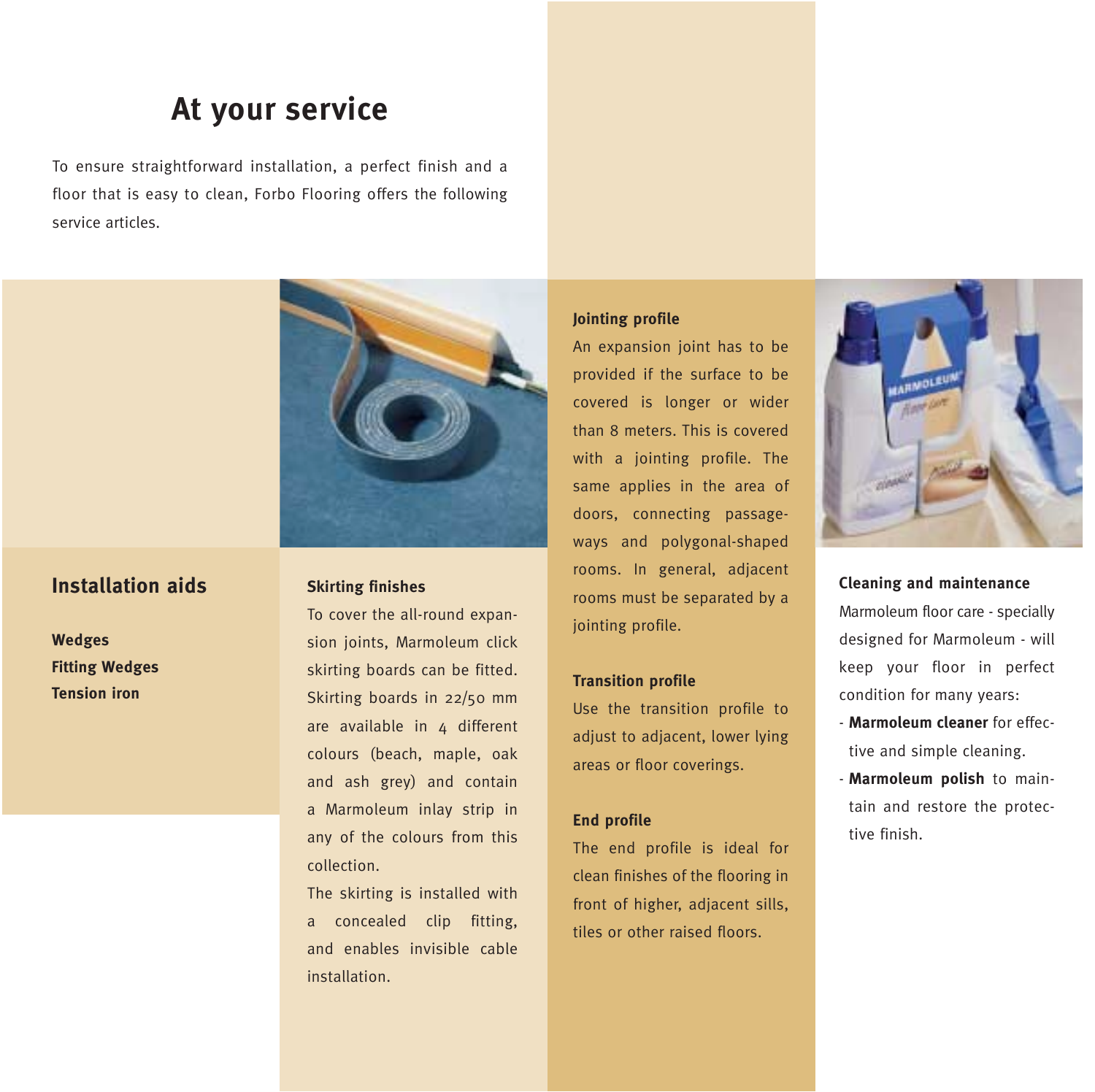# **MARMOLEUM**® click

Marmoleum click is available in panels of 91 x 30 cm. They are approx. 9.8 mm thick and are supplied in boxes of about 1.91 square metres (7 panels).



**Marmoleum click: 910 x 300 mm Marmoleum click square: 300 x 300 mm**

Do you want to create different effects? You can also use the Marmofloor click 30 x 30 cm squares to create the floor of your choice, whether for work areas or play spaces. Would you like to receive actual samples of these colours? Please call +31 75 647 73 55 or contact your local representative.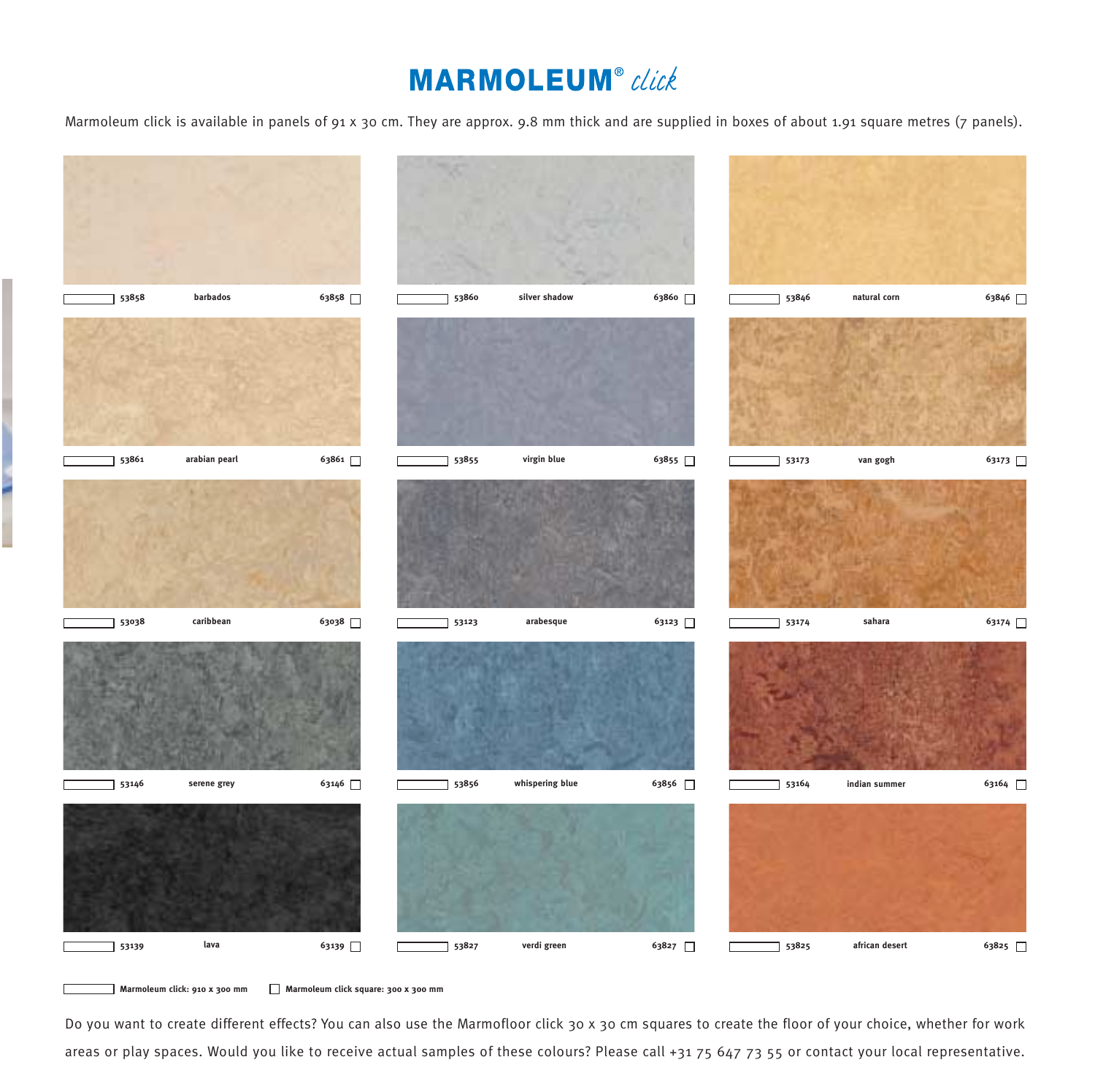









Page 7, kitchen





Page 14



Page 7, kitchen











Page 12, children's room







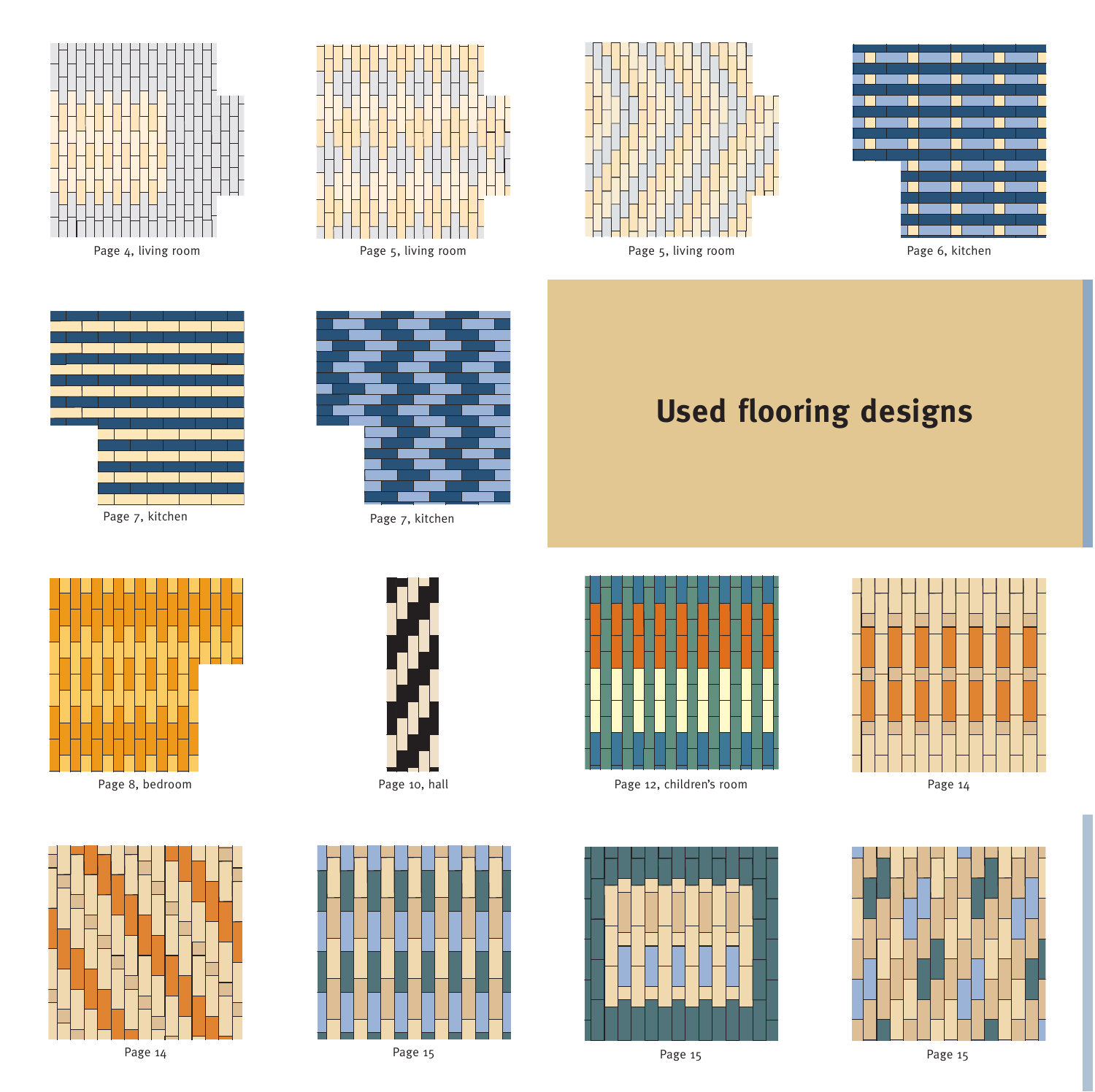#### **Where to buy Marmoleum click**

Marmoleum click is available from leading interior furnishing shops and selected parquet flooring suppliers. They can give you expert advice, a detailed price quotation and information on installing your floor. For information about the sales addresses in your area, call +31 75 647 73 55, fax +31 75 647 77 05.

**300 mm**

#### **Virtual floors**

All the latest Marmoleum collections can be viewed on the Internet. Go to www.marmoleum.com to see colour samples on your screen, and enlarge them to full screen size simply by clicking on the colour of your choice. There are lots of interior ideas here too. Click on 'Combine' and put together your choice of floors.



#### **Warranty**

Marmoleum is a top product, guaranteed for durable beauty. Provided your floor is fitted and maintained according to the Forbo Linoleum instructions, it is covered by the factory's warranty.



**Living Divani from Huisstijl agents**, tel. (+31) (0)76-5222089 **Co van der Horst**, tel. (+31) (0)20-6412505 **Claudie Jonstra from Not Tom Dick & Harry**, tel. (+31) (0)20-4284230 **Pol's Potten, Aalsmeer**, tel. (+31) (0)297-329222 **Another Woman from Secon**, tel. (+31) (0)20-5114440 **A-rticles from Secon**, tel. (+31) (0)205114394 **Esprit**, tel. (+31) (0)20-5750808

is sufficient. Marmoleum has bacteriostatic properties, which are confirmed by famous laboratories such as TNO (The Netherlands) and NAMSA (USA), even against the bacteria MRSA.

and efficient method of removing loose dirt. If there are stains, spot-treatment

Not suitable for wet areas, such as bathrooms, saunas, etc.